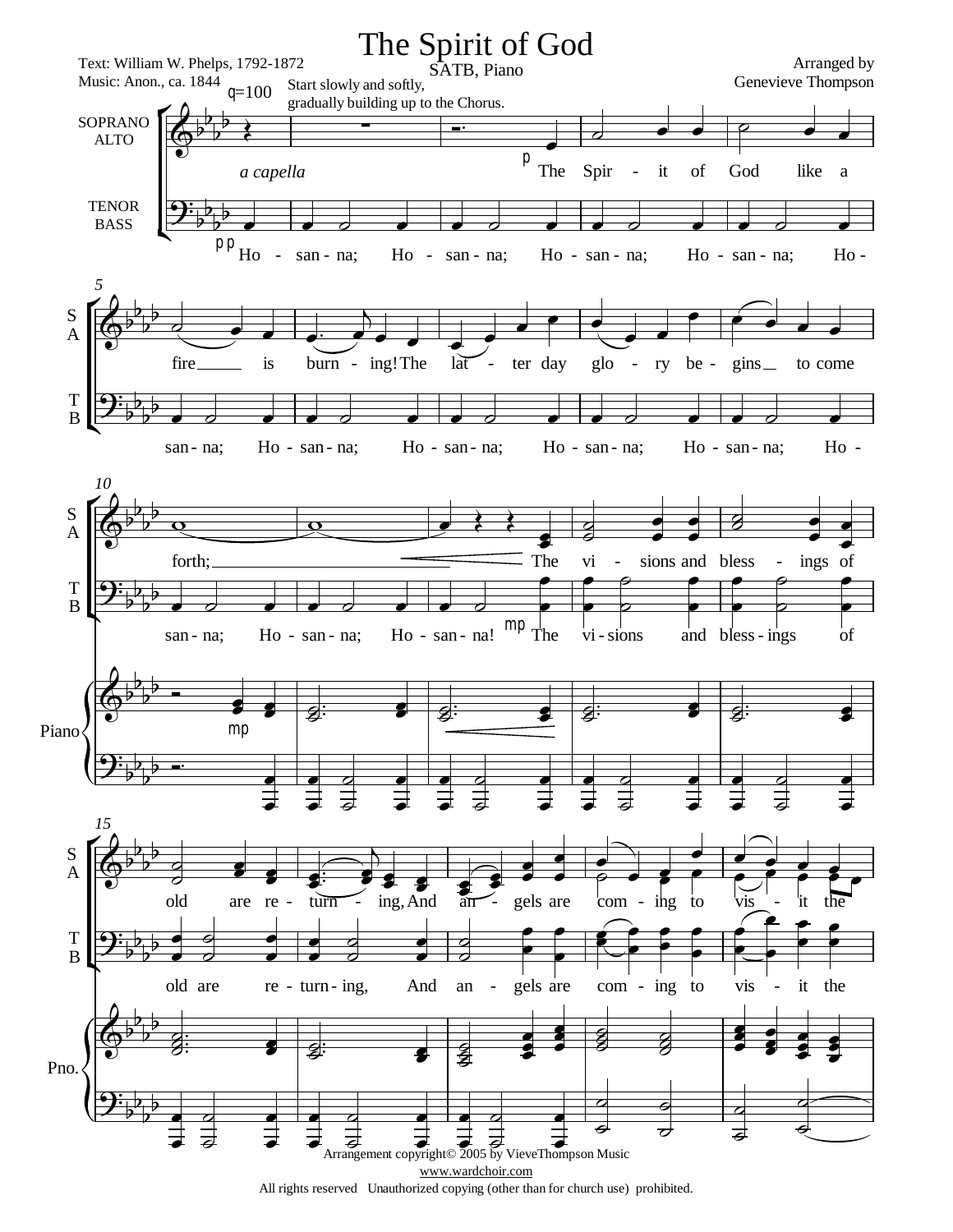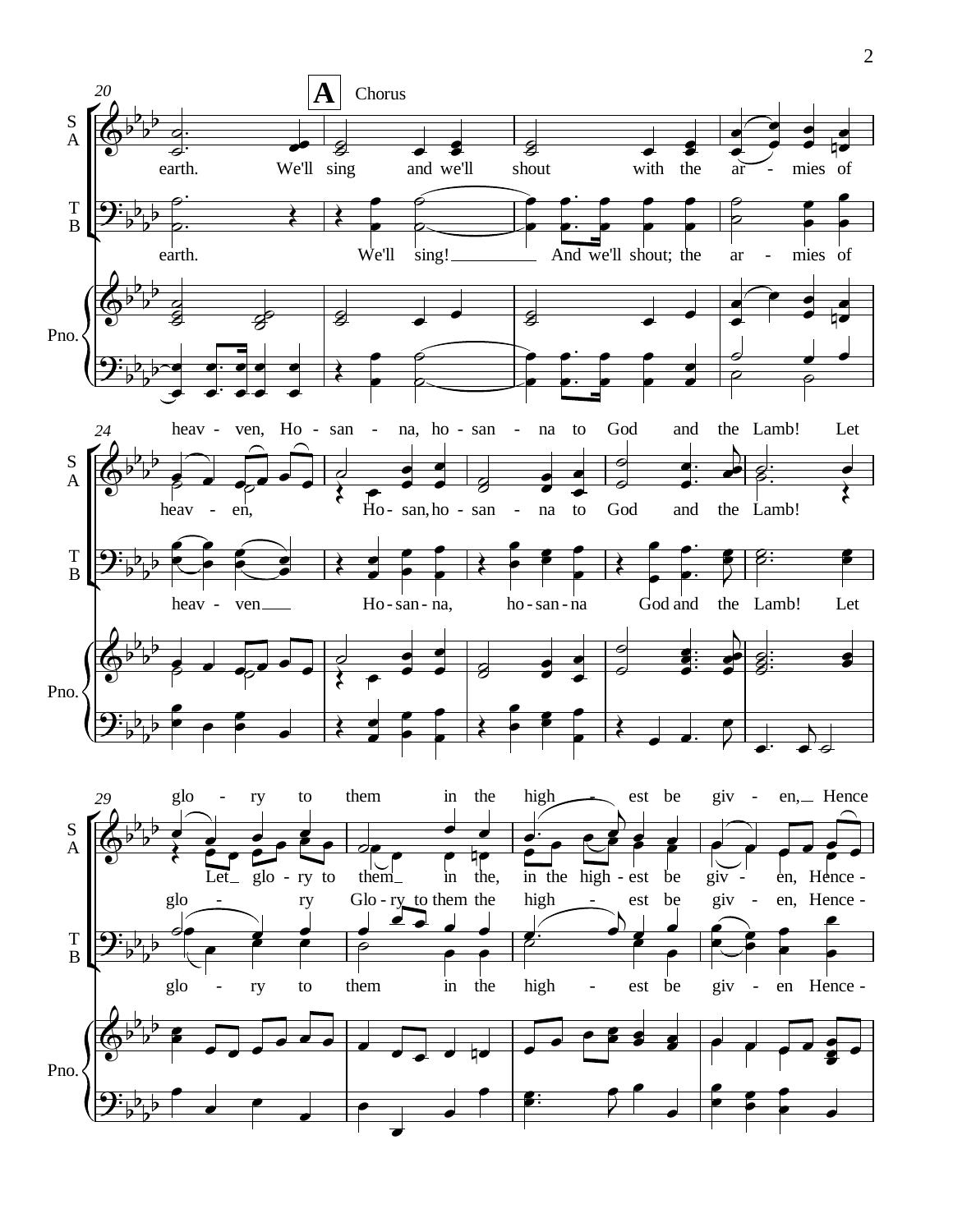

 $\mathfrak{Z}$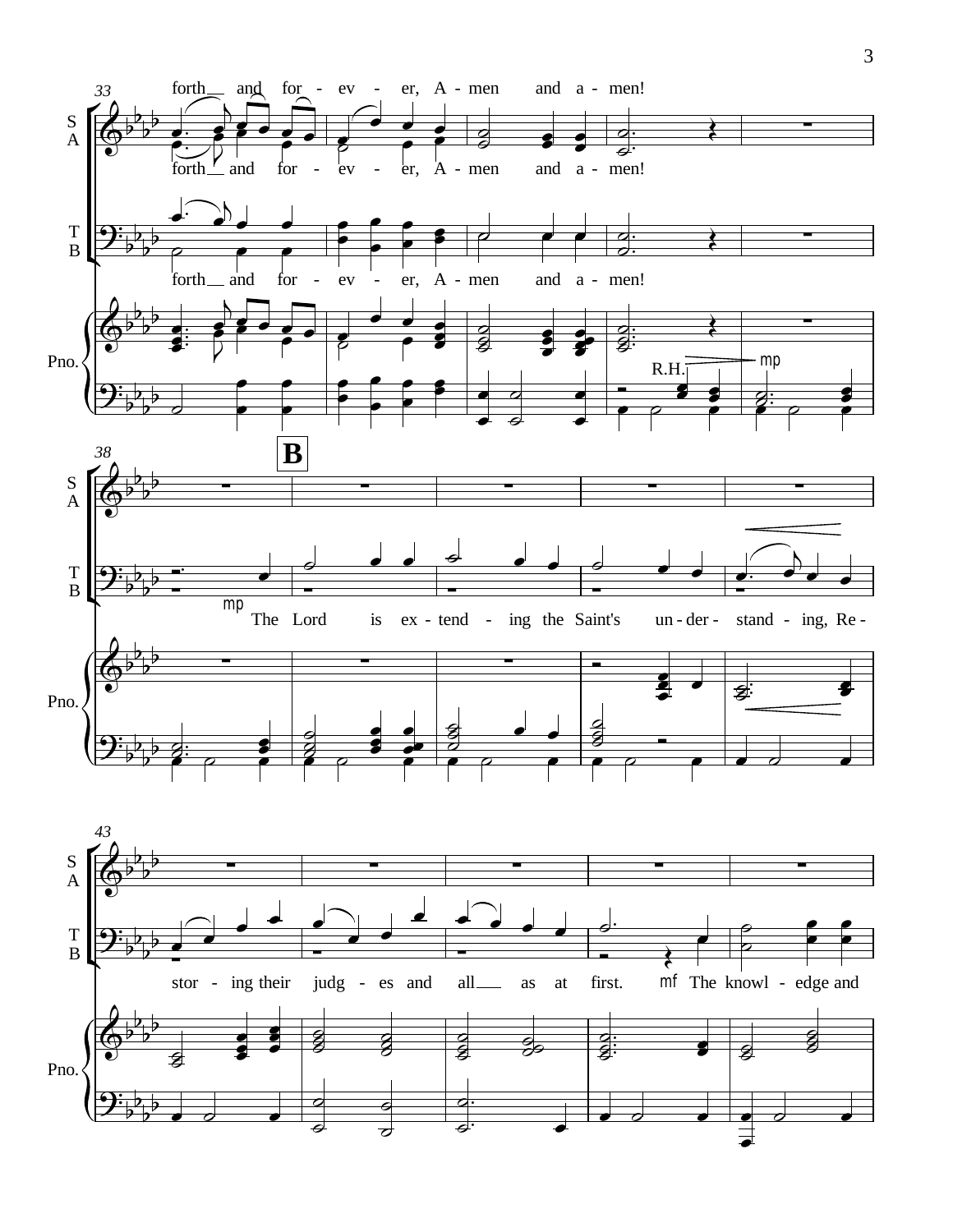

4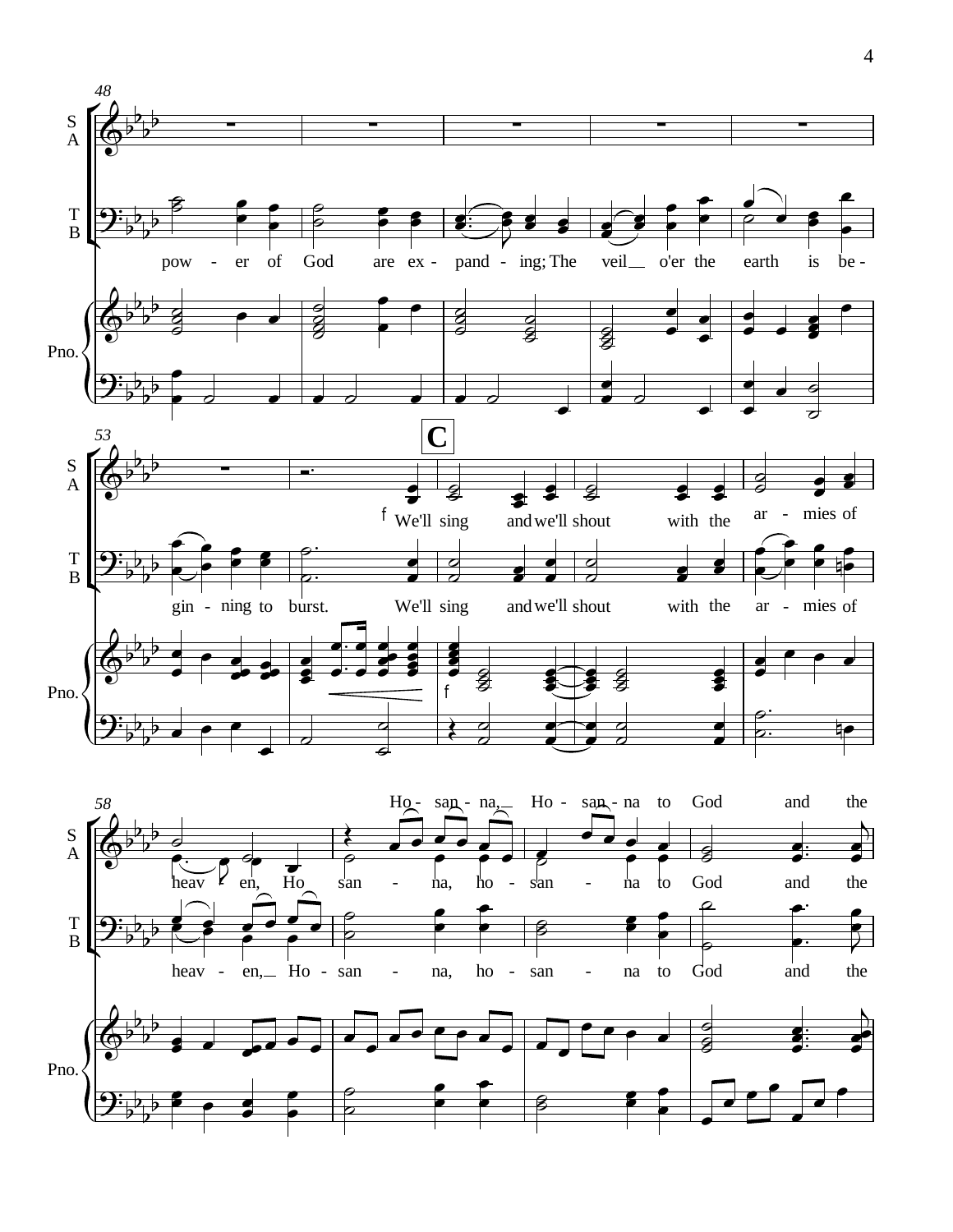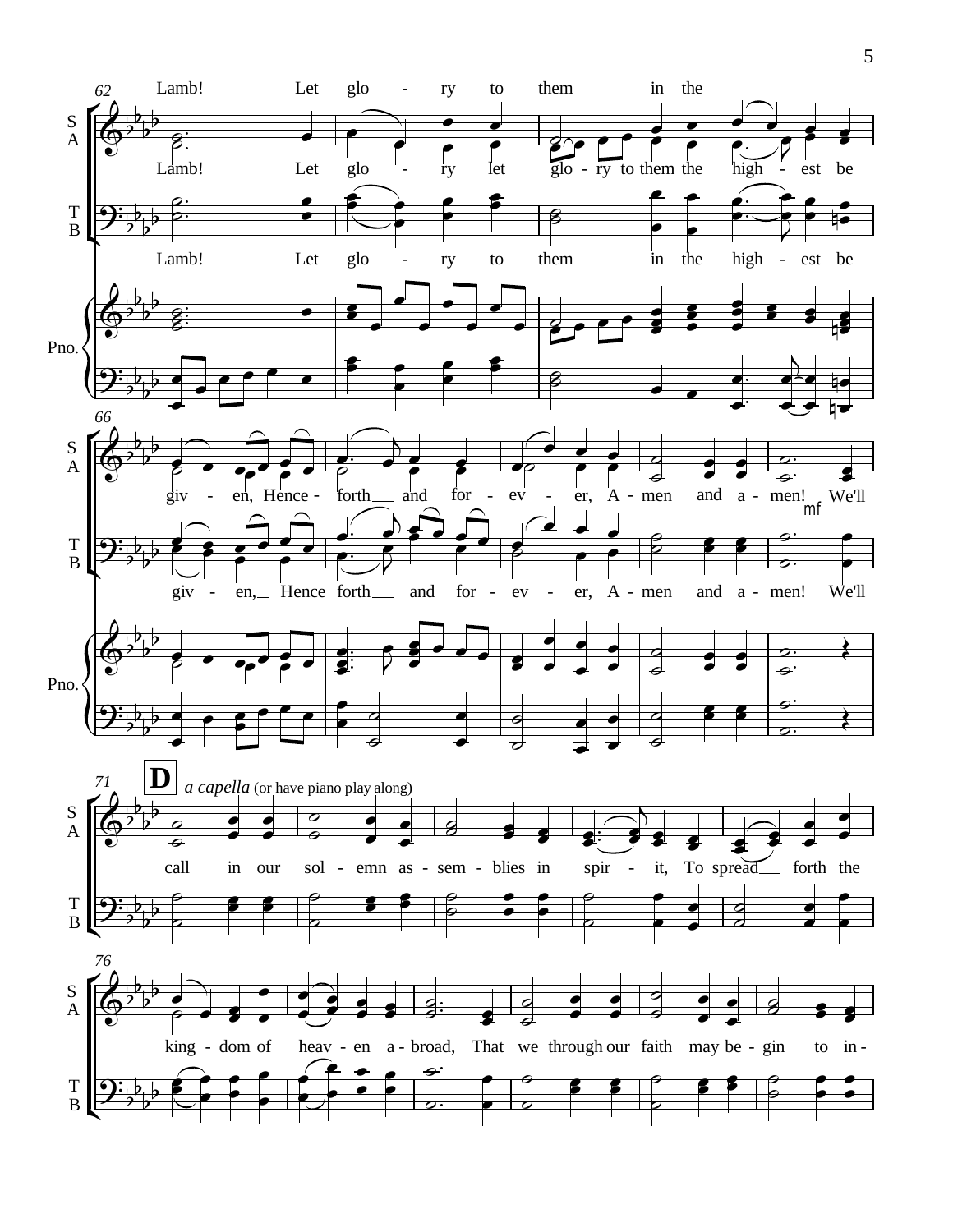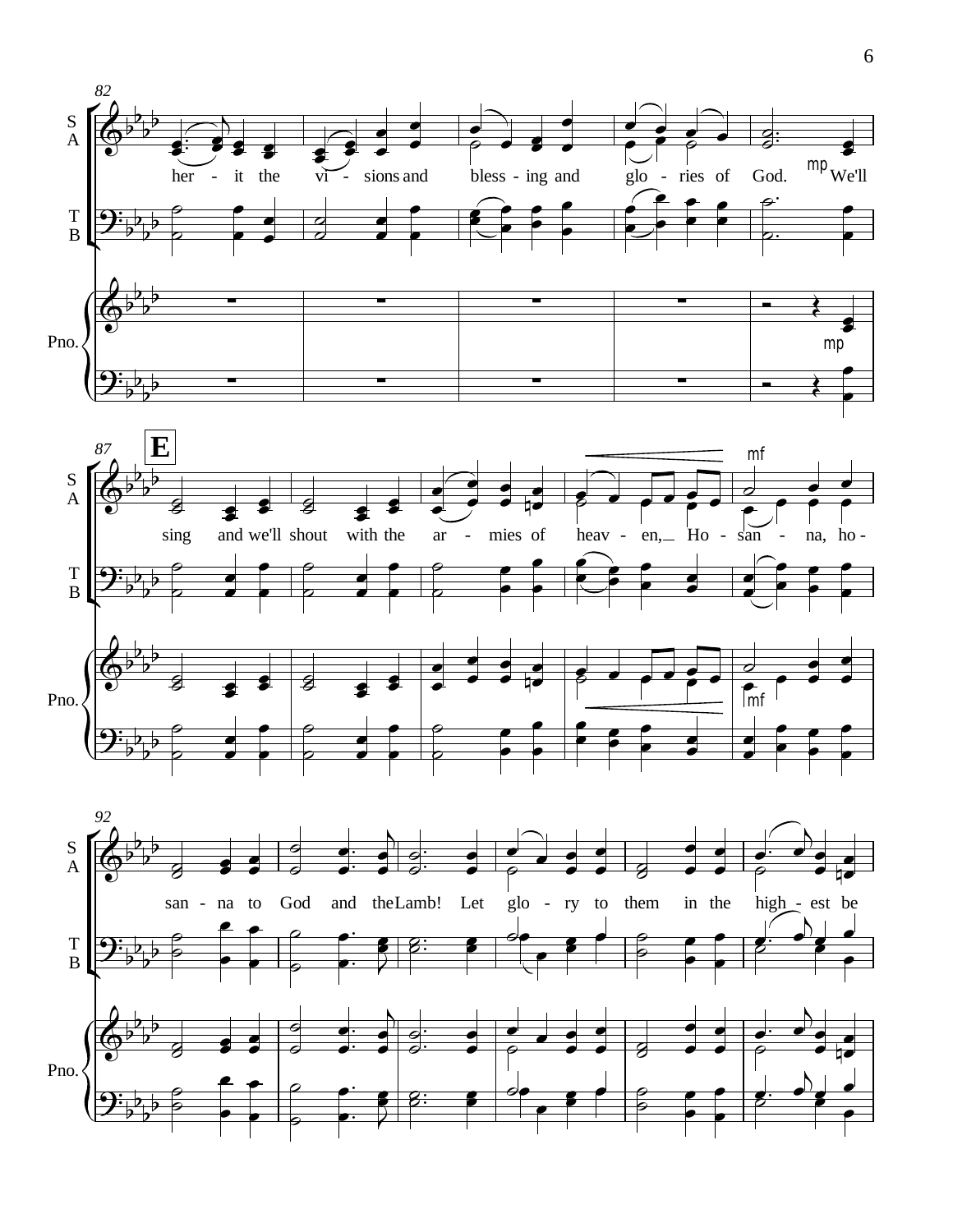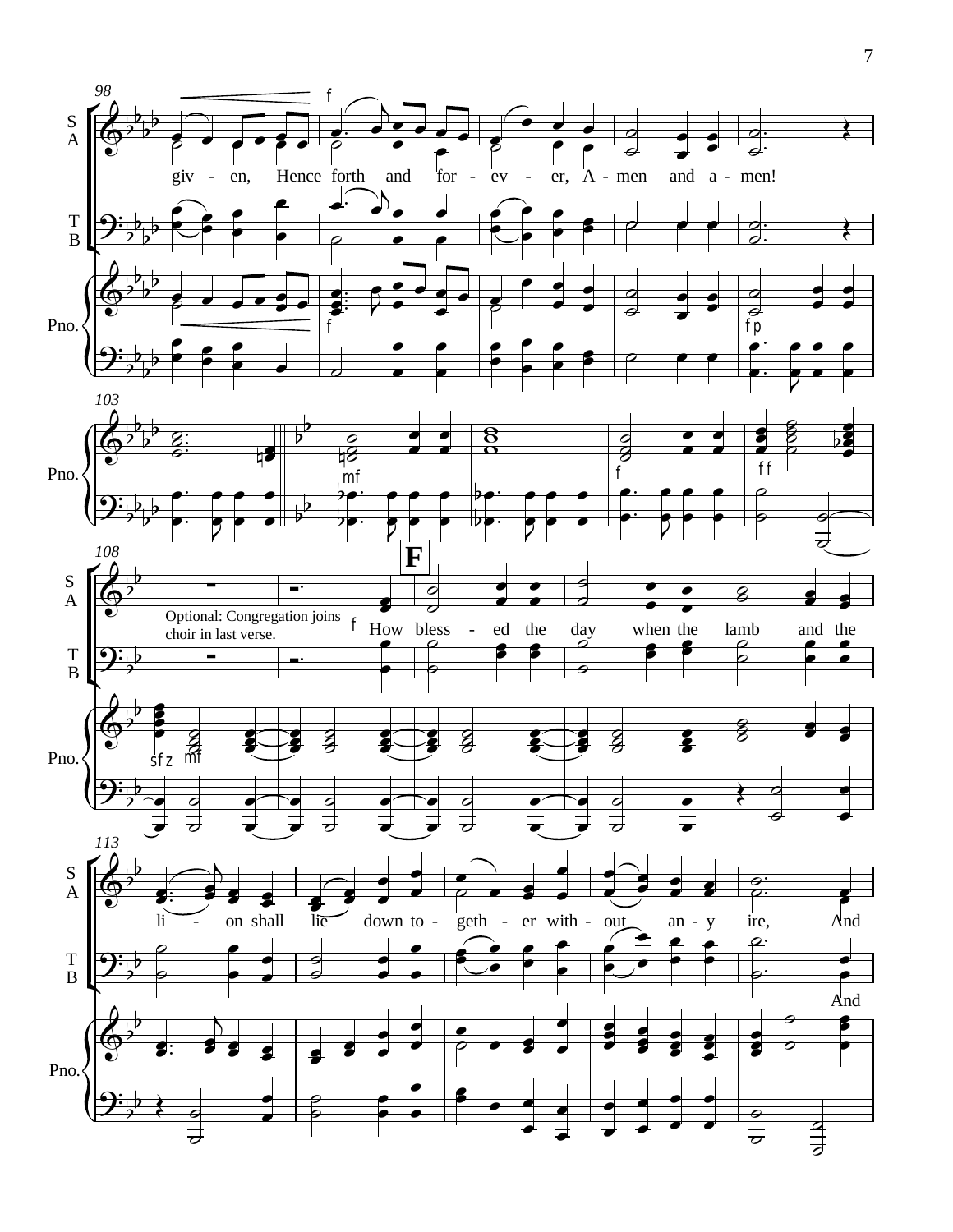

8